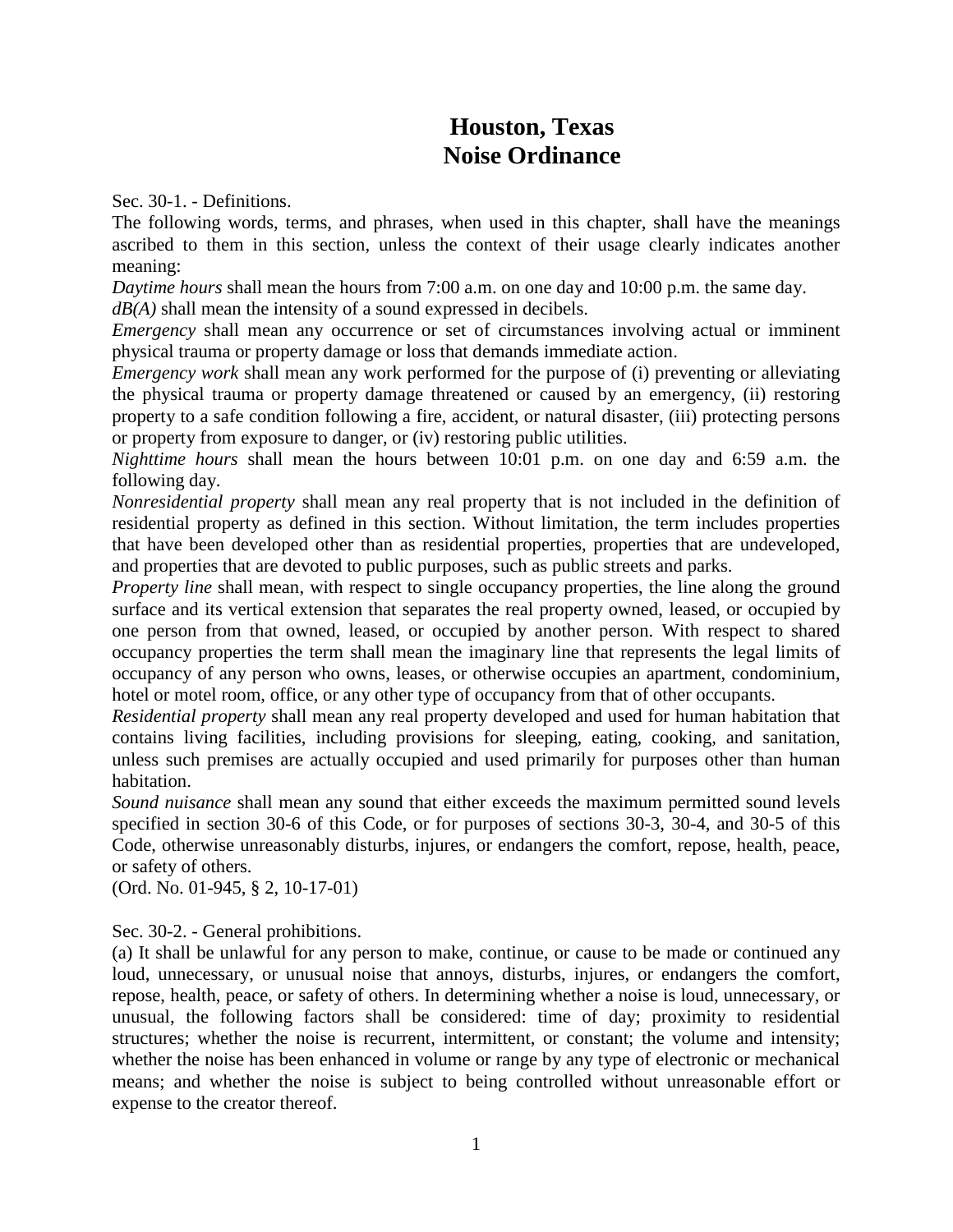(b) It shall be unlawful for any person to make, assist in making, permit, continue, cause to be made or continued, or permit the continuance of any sound that either exceeds the maximum permitted sound levels specified in section 30-6 of this Code or, for purposes of sections 30-3, 30-4, and 30-5 of this Code, otherwise unreasonably disturbs, injures, or endangers the comfort, repose, health, peace, or safety of others.

(c) The acts enumerated in the following sections of this chapter, among others, are declared to be loud, disturbing, and unnecessary noises in violation of this chapter, but such enumeration shall not be deemed to be exclusive.

(Ord. No. 01-945, § 2, 10-17-01)

#### Sec. 30-3. *-* Noisy vehicles generally.

The use of any motor vehicle so out of repair, so loaded, or so noisy that it creates any loud and unreasonable grating, grinding, rattling, or any other loud and unreasonable sound is hereby prohibited and declared to be unlawful.

(Ord. No. 01-945, § 2, 10-17-01)

#### Sec. 30-4**.** - Amplified sound.

(a)It shall be unlawful for any person to make, assist in making, permit, continue, cause to be made or continued, or permit the continuance of any sound using any sound amplifier that is part of or connected to any speaker system, radio, stereo receiver, compact disc player, cassette tape player, microphone, or any other sound source, when operated: (i) in such a manner as to disturb the peace, quiet, and comfort of the neighboring inhabitants, or (ii) at any time with louder volume than is necessary for convenient hearing for persons who are in the vehicle or within the property or premises in which such sound amplifier is operated and who are voluntary listeners thereto. The operation of any such sound amplifier in such a manner as to be plainly audible at a distance of 50 feet from a vehicle shall be presumed to be violative of this section. The operation of any such sound amplifier in such a manner that bass sounds are plainly audible at a distance of 50 feet from the property line of a property or premises in which the amplification is located shall be presumed to be violative of this section.

(b)It is an affirmative defense to prosecution under this section that the sound source is a motor vehicle and that (i) the motor vehicle is a mobile sound stage or studio that is being used on a stationary basis at a location not situated upon any street for the purpose of providing sound, during daytime hours, for an event or function and (ii) the use is in compliance with all other provisions of this chapter, including but not limited to section 30-8 of this Code, if applicable. (Ord. No. 01-945, § 2, 10-17-01)

Sec. 30-5. - Noisy animals and birds.

The keeping of any animal or bird that causes or makes frequent or long and continued sound that unreasonably disturbs, injures, or endangers the comfort, repose, health, peace, or safety of ordinary, reasonable persons of normal sensibilities and ordinary tastes, habits, and modes of living who reside in the vicinity thereof is hereby prohibited and declared to be unlawful as a sound nuisance in violation of this chapter, regardless of whether the sound so created by said animal or bird is within the permissible levels specified in section 30-6 of this Code. (Ord. No. 01-945, § 2, 10-17-01)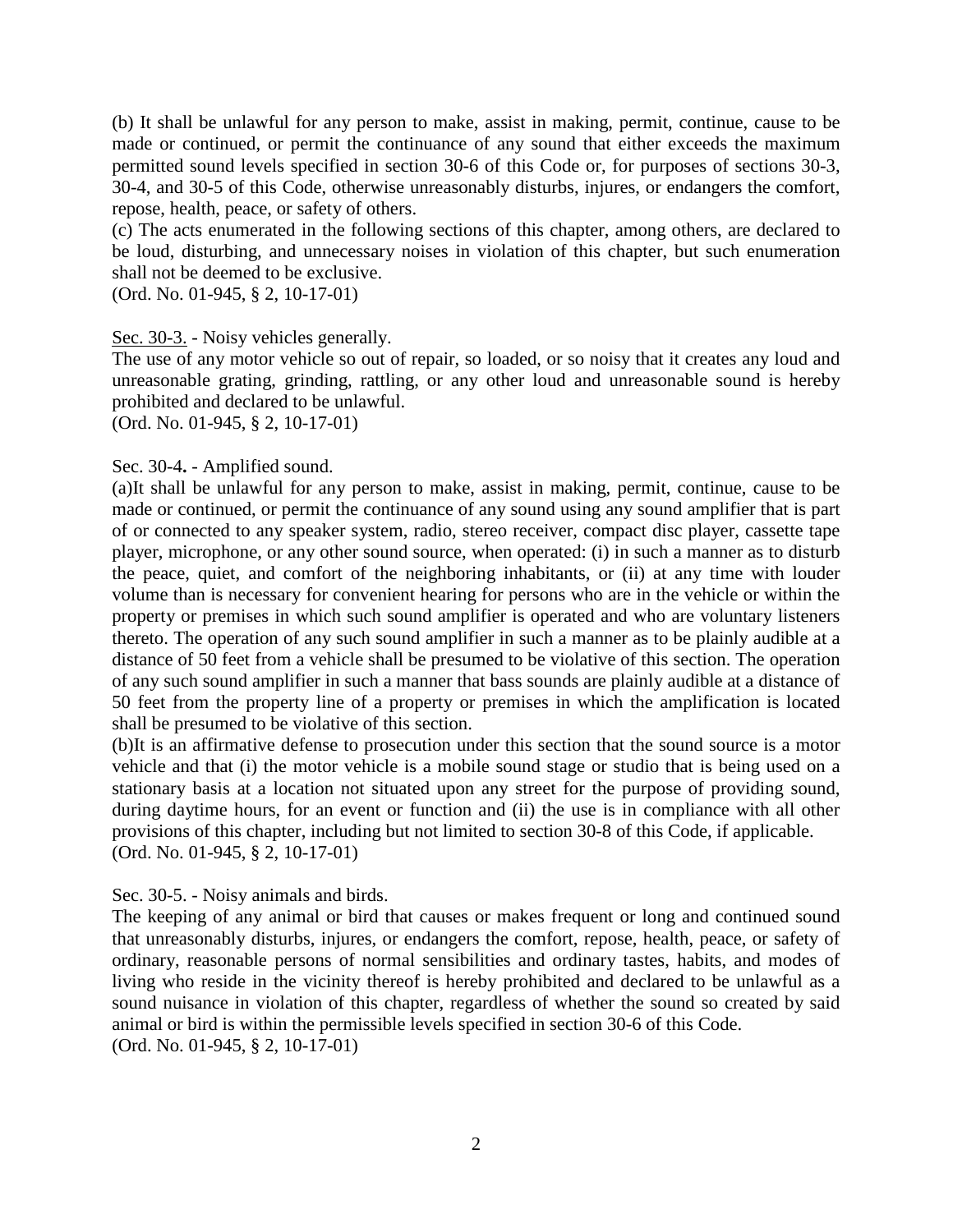Sec. 30-6. - Maximum permissible sound levels.

(a)In addition to the violations established by the preceding sections of this chapter, no person shall conduct, permit, or allow any activity or sound source to produce a sound discernible at any location beyond the property lines of the property on which the sound is being generated that when measured as provided in section 30-7 of this Code exceeds the applicable dB(A) level listed below for the property on which the sound is received:

(1)*Residential property:*

a.65 dB(A) during daytime hours.

b.58 dB(A) during nighttime hours.

(2)*Nonresidential property:* 68 dB(A) at all times.

Any sound that exceeds the dB(A) levels set forth in this section under the conditions and measurement criteria set forth in this chapter is a violation of this chapter. Evidence that an activity or sound source produces a sound that exceeds the dB(A) levels specified in this section shall be prima facie evidence of a sound nuisance that unreasonably disturbs, injures, or endangers the comfort, repose, health, peace, or safety of others in violation of this chapter.

(b)Regardless of the measurable dB(A) level established above and measured as provided in section 30-7, below, the generator of any sound of such a nature as to cause persons occupying or using any property other than the property upon which the sound is being generated to be aware of sympathetic vibrations or resonance caused by the sound shall also be prima facie evidence of a sound that unreasonably disturbs, injures, or endangers the comfort, repose, health, peace, or safety of others in violation of this chapter.

(Ord. No. 01-945, § 2, 10-17-01)

Sec. 30-7. - Method of sound measurement.

Whenever portions of this chapter prohibit sound over a certain decibel limit, measurement shall be made with a Type 1 or Type 2 calibrated sound level meter utilizing the A-weighting scale and the slow meter response as specified by the American National Standards Institute (A.N.S.I. S1.4-1984/85A). Measurements recorded shall be taken so as to provide a proper representation of the sound being measured. The microphone of the meter shall be positioned so as not to create any unnatural enhancement or diminution of the measured sound. A windscreen for the microphone shall be used. Measurements of sound generated shall be taken from the property line of the nonresidential property or residential property where the sound is received to the source of the sound.

(Ord. No. 01-945, § 2, 10-17-01)

Sec. 30-8. - Permit required for use of outdoor sound amplification equipment.

(a) No person shall use or cause to be used any loudspeaker, loudspeaker system, sound amplifier, or any other machine or device that produces, reproduces, or amplifies sound outside of buildings or other enclosed structures in a manner that exceeds the levels specified in section 30-6, when measured from the property where the sound is being received, without first obtaining a permit to do so. The permit shall be granted only for the amplification of music or human speech, or both. The permit:

(1) May be obtained by making application to the director of the city department so designated by the mayor.

(2) Requires payment of a \$30.00 fee for the administrative costs of issuing the permit or a sworn statement of inability to pay the fee.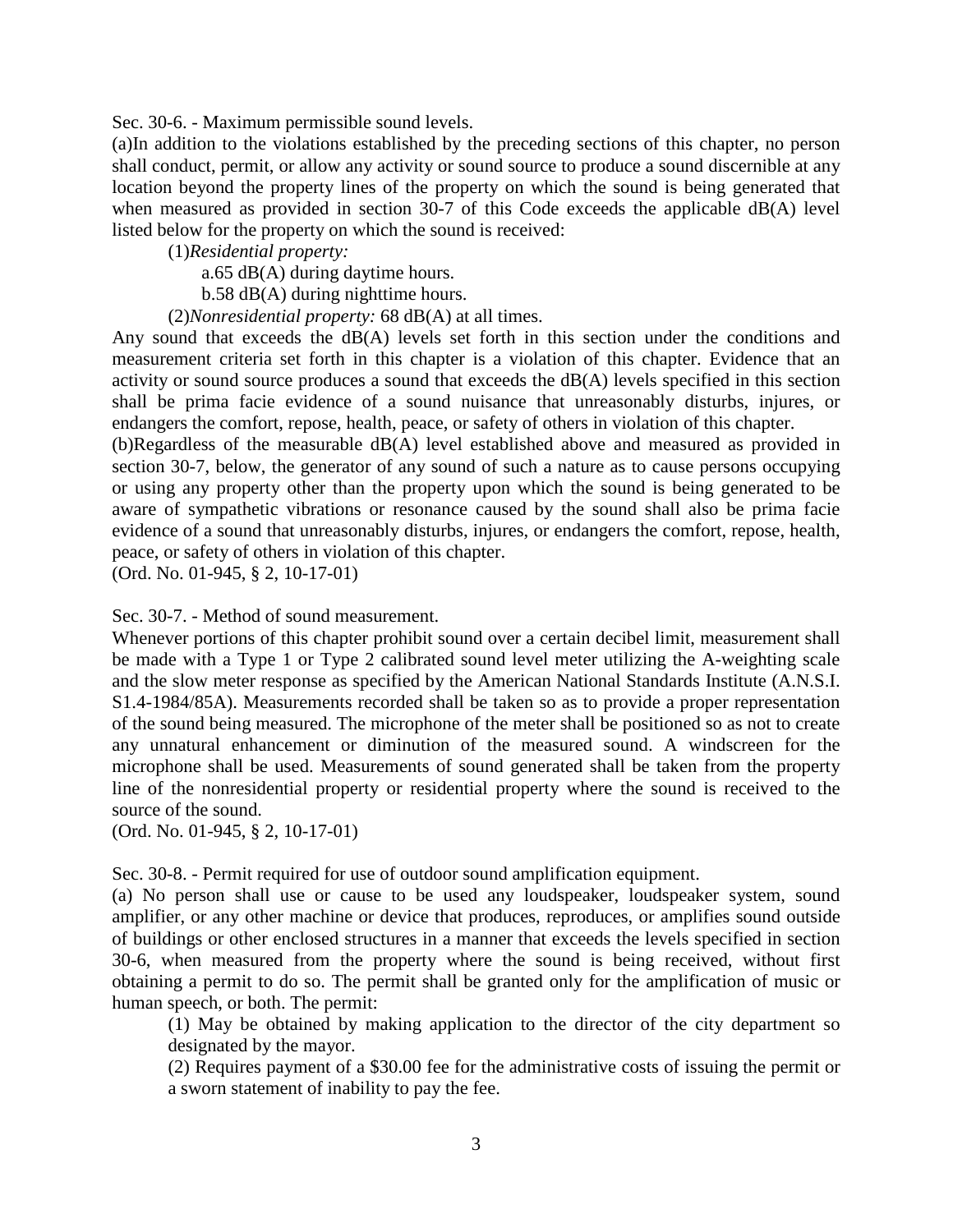(3) Is valid for one 14 hour period between the hours of 8:00 a.m. and 10:00 p.m.

(4) Shall not be issued to the same or any other person for the same location more than twice during any 30 day period. In the case of a sound truck, location shall relate to the area traversed by the truck in one day.

(5) Shall not authorize, allow, or otherwise permit the production, reproduction, or amplification of sound that exceeds 75 dB(A) when measured from the property line of the nearest receiving property.

(b) The permit application required to be filed pursuant to this section shall contain the following information:

(1) The date of the application and the date and hours for which the permit is requested.

(2) The name and address of the applicant.

(3) The name and address of the person who will have charge of the sound amplifying equipment.

(4) The purpose for which the sound equipment will be used.

(5) The address and a description of the location where the sound equipment will be used.

(6) A description of the type of sound amplifying equipment to be used.

(Ord. No. 01-945, § 2, 10-17-01; Ord. No. 2010-1016, § 2, 12-15-2010)

Sec. 30-9. - Defenses.

The following defenses shall apply to any offense established in this chapter:

(a) The emission of any sound was for the purpose of alerting persons to the existence of an emergency, danger, or attempted crime.

(b) The sound was produced by an authorized emergency vehicle.

(c) The sound was produced by emergency work.

(d) The sound was generated:

(1) At a lawfully scheduled stadium event;

(2) By a parade and spectators and participants on the parade route during a lawful parade;

(3) By spectators and participants at lawfully scheduled amphitheater event;

(4) By patrons and participants using cannons and gunfire during historical battle reenactments for which a pyrotechnic permit was obtained and the explosives were inspected by the fire marshal;

(5) By a pyrotechnic display that was inspected and approved by the fire marshal; or

(6) By spectators and participants of any outdoor event, fun run, race, festival, fiesta, or concert that was sponsored or cosponsored by the city and in full compliance with a permit issued by the city.

(e) The sound was produced by the erection, excavation, construction, or demolition of any building or structure, including the use of any necessary tools or equipment, conducted between the hours of 7:00 a.m. and 8:00 p.m., which activity did not produce a sound exceeding 85 dB(A) when measured from the property line of the residential property where the sound is being received.

(f) The sound was produced by aircraft in flight or in operation at an airport, or railroad equipment in operation on railroad rights-of-way.

(g) The sound was produced by operating or permitting the operation of any mechanically powered saw, drill, sander, router, grinder, lawn or garden tool, lawnmower, or any other similar device used between the hours of 7:00 a.m. and 8:00 p.m., provided the device did not produce a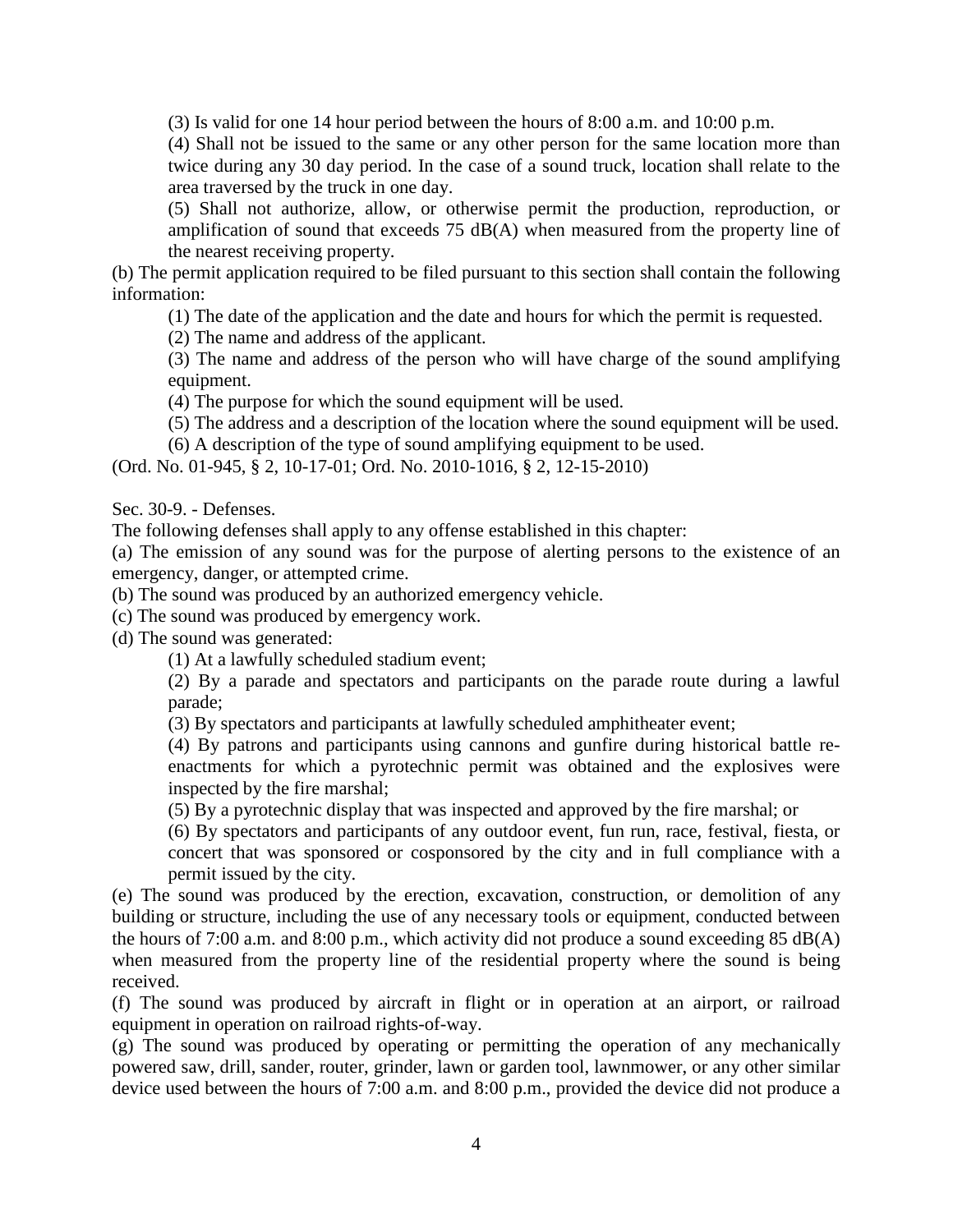sound exceeding 85 dB(A) when measured from the property line of the nearest residential property where the sound is being received and was used for the maintenance or upkeep of the property on which it was operated.

(h) The sound was generated as authorized under the terms of a permit issued under section 30-8 of this Code.

(i) The sound was produced by the operation of any air conditioning unit that did not produce a sound exceeding 65  $dB(A)$  on residential property or 75  $dB(A)$  on nonresidential property, when measured at or near 15 feet from the air conditioning unit producing the sound being measured.

(j) The sound was produced by church bells or church chimes when used as part of a religious observance or service during daytime hours, provided the sound did not cumulatively exceed five minutes duration in any one hour period.

(k) The sound was produced during daytime hours by activities conducted on public parks, public playgrounds, and public or private school grounds, including, but not limited to, school athletic and school entertainment events.

(Ord. No. 01-945, § 2, 10-17-01)

Sec. 30-10. - Penalty.

Any person who violates any provision of this chapter is guilty of an offense and, upon conviction thereof, shall be punished by a fine of not more than \$500.00. Each hour or portion thereof in which any violation shall occur shall constitute a separate offense.

(Ord. No. 01-945, § 2, 10-17-01)

# **Helicopter Operations**

Sec. 9-315. - Definitions.

As used herein, the following words and phrases shall have the meanings respectively ascribed to them in this section:

(a) *Board.* The helicopter facility licensing and appeals board established in accordance with this article.

(b) *Business activity area.* A contiguous, compact, roughly rectangular area designated by the city council containing a minimum of one square mile which contains at least 12,000,000 square feet in gross building and office structures and where ten percent or less of the land area, excluding streets, alleys or other public rights-of-way, is used as a church, school or residence. The area included within and bounded by Buffalo Bayou, Bagby, Franklin, Louisiana, Washington, Milam, North Main, Wood, North San Jacinto, Rothwell, McKee, Ruiz, Chartres as projected to Hadley, Bagby Street and Heiner Street as projected and extended to Sabine Street, is hereby designated as a business activity area.

(c) *Church.* A building or structure which is exempt from ad valorem taxes where a society of persons who profess a religious belief regularly assemble for religious worship or religious instruction or for propagating a particular form of religious belief.

(d) *Director.* The director of the department of public works and engineering of the city or the director's designee.

(e) *Emergency operation.* Any operation on the roof or other portion of a building or a ground level area during emergency conditions.

(f) *FAA.* The Federal Aviation Administration or its successor agency.

(g) *Helicopter.* An aircraft whose support in the air is derived chiefly from the aerodynamic forces acting on one or more rotors turning about a substantially vertical axis.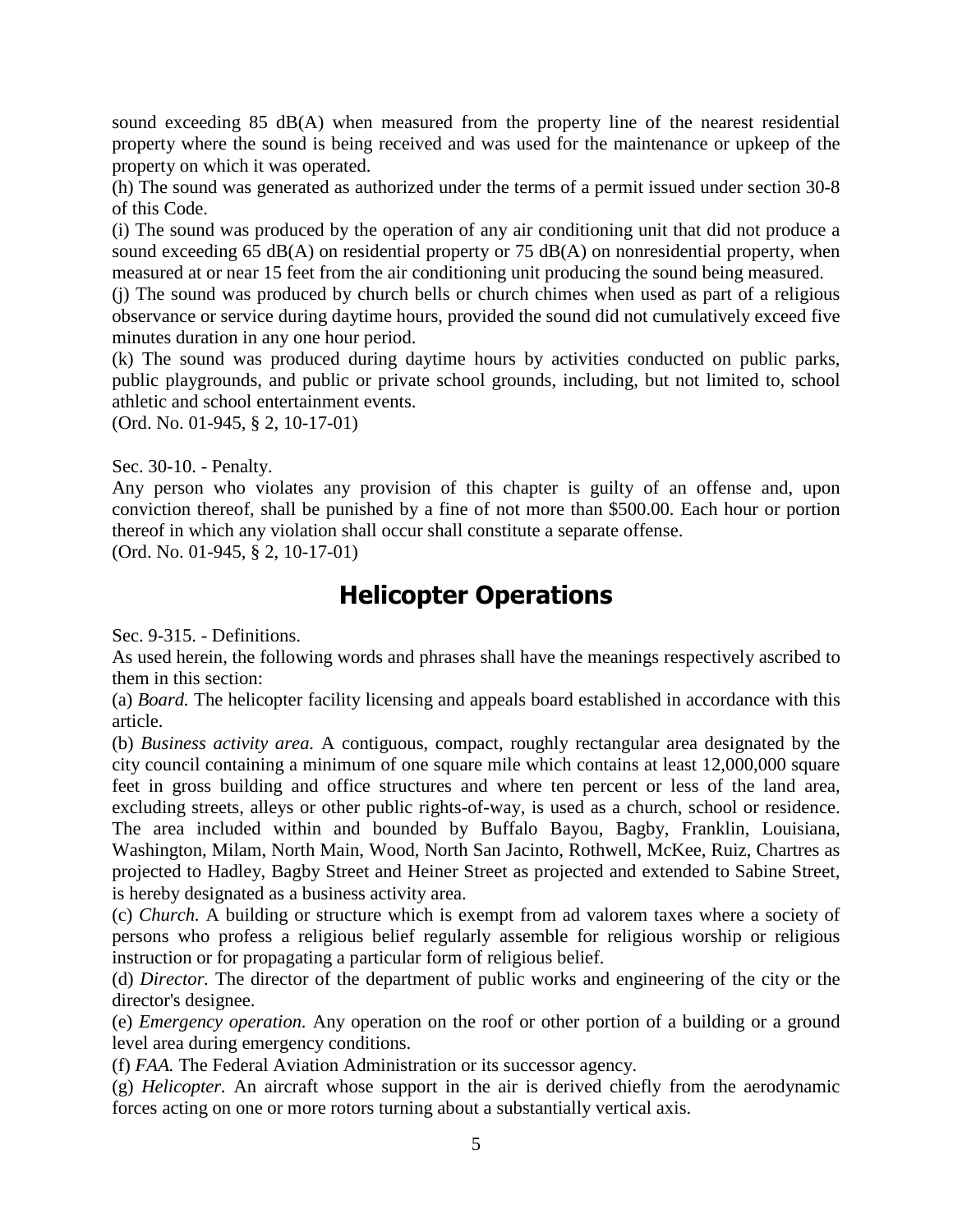(h) *Heliport.* An area of land, water or a structural surface containing fuel facilities which is designed, used or intended to be used for the landing and takeoff of helicopters, and any appurtenant areas including buildings or other facilities such as parking, maintenance and repair facilities.

(i) *Helistop.* A minimum facility without the logistical support provided by a heliport at which helicopters land and take off, including the touchdown area and parking and related facilities other than maintenance and repair buildings. A helistop may be at ground level or elevated on a structure.

(j) *Hospital building.* A structure containing hospital patient bed rooms or bed wards, or both, with an occupancy capacity to house ten or more persons while admitted as inpatients of a "general hospital" or a "special hospital" as those terms are defined in section 241.003 of the Texas Health and Safety Code. In any instance in which two or more structures connected by shared or adjoining walls or connected by tunnels or fully enclosed walkways are jointly operated by or under the control of the same person as a hospital or medical complex, then each such building that meets the foregoing definition shall be deemed to be a hospital building; however, any other connected structure, whether utilized for parking, doctors or administrative offices, laboratory facilities, outpatient facilities or any other purpose, that does not contain hospital patient bed rooms or bed wards, or both, with an occupancy of ten or more admitted inpatients shall not be deemed to be a hospital building.

(k) *Interested party.* Any person, firm, corporation or association residing or owning property within 2,400 feet of the center of the touchdown pad of a proposed heliport or helistop.

(l) *Medical evacuation.* Any operation where a helicopter has been authorized or directed to land to administer medical aid or perform a medical evacuation.

(m) *Operation.* A takeoff and landing by a helicopter. A touch and go movement is counted as one operation.

(n) *Owner.* Any person, agent, firm or corporation having a legal or equitable interest in the property.

(o) *Plot plan.* A graphic depiction or drawing of a small planned area, either on the roof of a building or on the ground, which reflects the location of the actual landing area, markings and identification of the landing area, aircraft parking area, peripheral area, other unobstructed areas, fencing, safety barriers, screening, ingress and egress path, any proposed structures or accessory equipment, fire protection equipment, communication signs, patron and employee parking areas, maintenance and fuel area, and any other details, if any, required under the Construction Code, the Fire Code or this chapter. The scale for the plot plan map shall be not less than one inch equals 50 feet.

(p) *Public-use heliport.* A heliport or helistop that has been designated by the city for use by the general public and is available for such use, whether owned or operated by the city or a private individual firm or corporation, provided that such individual firm or corporation has agreed to such use of his property in writing.

(q) *Residence.* Any building or structure containing habitable rooms for nontransient occupancy, designed primarily for living, sleeping, cooking and eating, which is being used as a dwelling place for residential purposes, whether single-family or multifamily. Hotels, motels, boarding houses, nursing homes, hospitals, nursery schools and child care facilities shall not be considered residences. A structure located on a lot or tract of land used as a heliport or helistop shall not be considered a residence within the terms of this definition.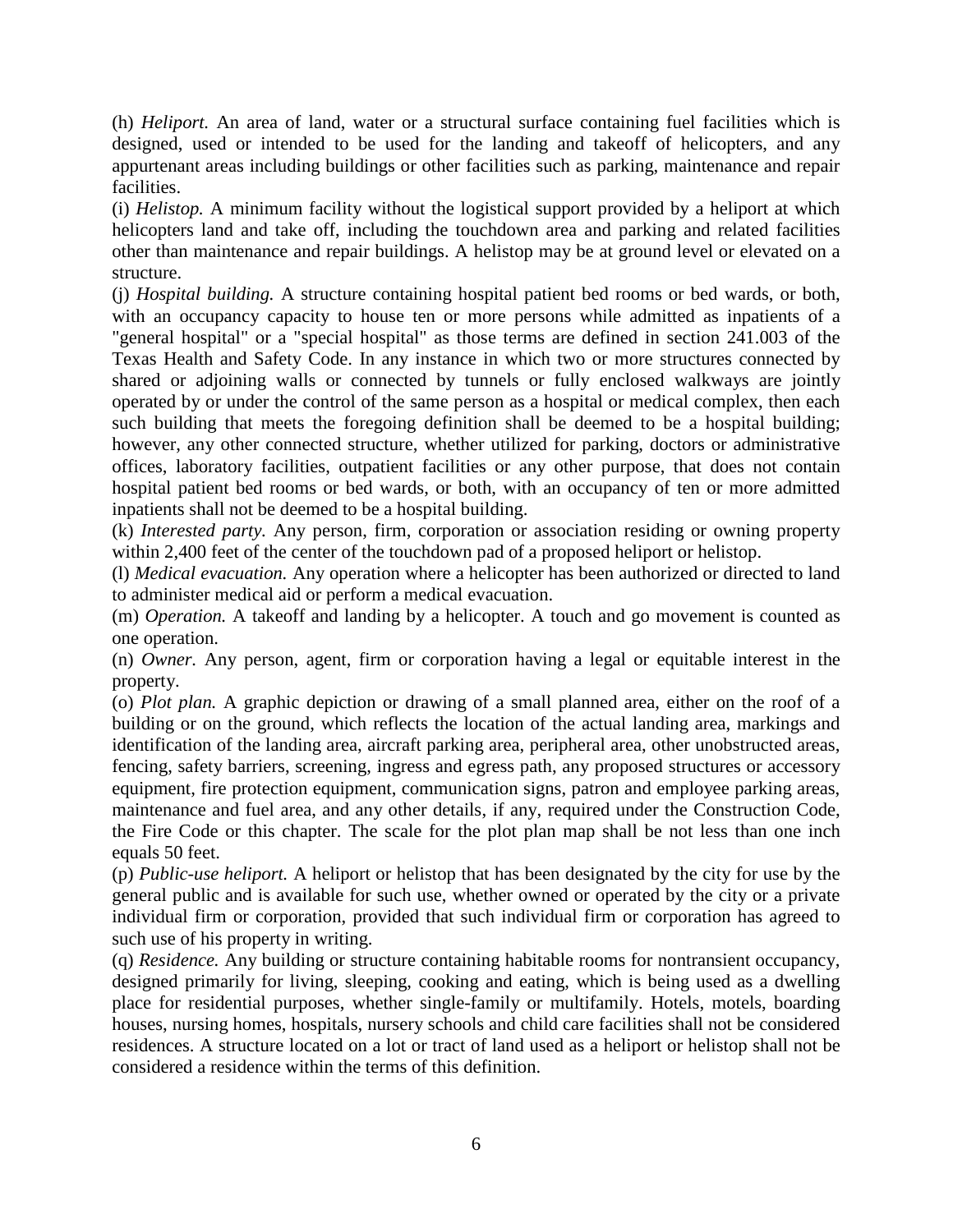(r) *School.* Any building or structure where persons regularly assemble for the purpose of instruction or education, together with the playgrounds, dormitories, stadia and other structures or grounds used in conjunction therewith. The definition of school shall be limited to a public or private elementary, junior high or high school.

(s) *Site plan.* A graphic depiction or drawing of an area or space on the ground within a 2,400 foot radius from center of the touchdown pad indicating the approach and departure routes, obstructions along and adjacent to the approach-departure path, and the location of all residences, schools and churches within a radius of 750 feet of the center of the touchdown pad. The site plan map shall be at a scale no less than one inch equals 300 feet.

(t) *Television/radio news building.* The structure that houses the central newsgathering facility of a television/radio broadcast station operating under a license granted by the Federal Communications Commission.

(Code 1968, § 9-15; Ord. No. 83-1558, § 1, 12-1-83; Ord. No. 90-635, § 20, 5-23-90; Ord. No. 91-1733, §§ 1, 2, 12-11-91; Ord. No. 93-514, § 19, 5-5-93; Ord. No. 98-613, § 21, 8-5-98; Ord. No. 02-399, § 21, 5-15-02; Ord. No. 04-1015, § 9, 9-27-04)

Sec. 9-316. - Landings and takeoffs prohibited.

It shall be unlawful for any person to take off or land any helicopter or aircraft within the city at any point, except at airports, heliports or helistops for which a license or special permit has been issued under this chapter. It shall be an affirmative defense to any prosecution under this section that the landing or takeoff prohibited by this section shall have occurred at a facility exempt under section 9-339 or as part of a medical evacuation or an emergency operation. (Code 1968, § 9-15.1; Ord. No. 83-1558, § 1, 12-1-83)

Sec. 9-317. - License required.

It shall be unlawful for any person, association, firm or corporation to construct, establish, maintain or operate a heliport or helistop within the corporate limits of the city without first having obtained a license from the city, unless exempted herein.

(Code 1968, § 9-15.2; Ord. No. 83-1558, § 1, 12-1-83)

Sec. 9-318. - Fee; term of license; deposit.

(a) *Heliport.* The fee for a heliport license shall be \$1,500.00. Such license shall be valid for a period of six years from date of issuance unless sooner revoked or terminated.

(b) *Helistop.* The fee for a helistop license shall be \$1,250.00. Such license shall be valid for a period of six years from date of issuance, unless sooner revoked or terminated.

(c) *Inspection fee.* The fee for the annual inspection of a heliport or helistop shall be \$1,000.00 each year while the license is in effect. Such inspection shall be for the purpose of insuring compliance with the terms and conditions of the license.

(d) *Temporary license.* The fee for a temporary helistop license under section 9-322(a) shall be \$200.00. The fee for a temporary helistop license under section 9-322(b) shall be \$100.00.

(e)*Deposit for license.* Any application submitted for a heliport or helistop license, other than a temporary license, shall be accompanied by a deposit of \$500.00. Such deposit shall be nonrefundable and shall be applied to the license fee when the application for license is approved. The effective date of the license shall be the date the application is approved for the issuance of a license.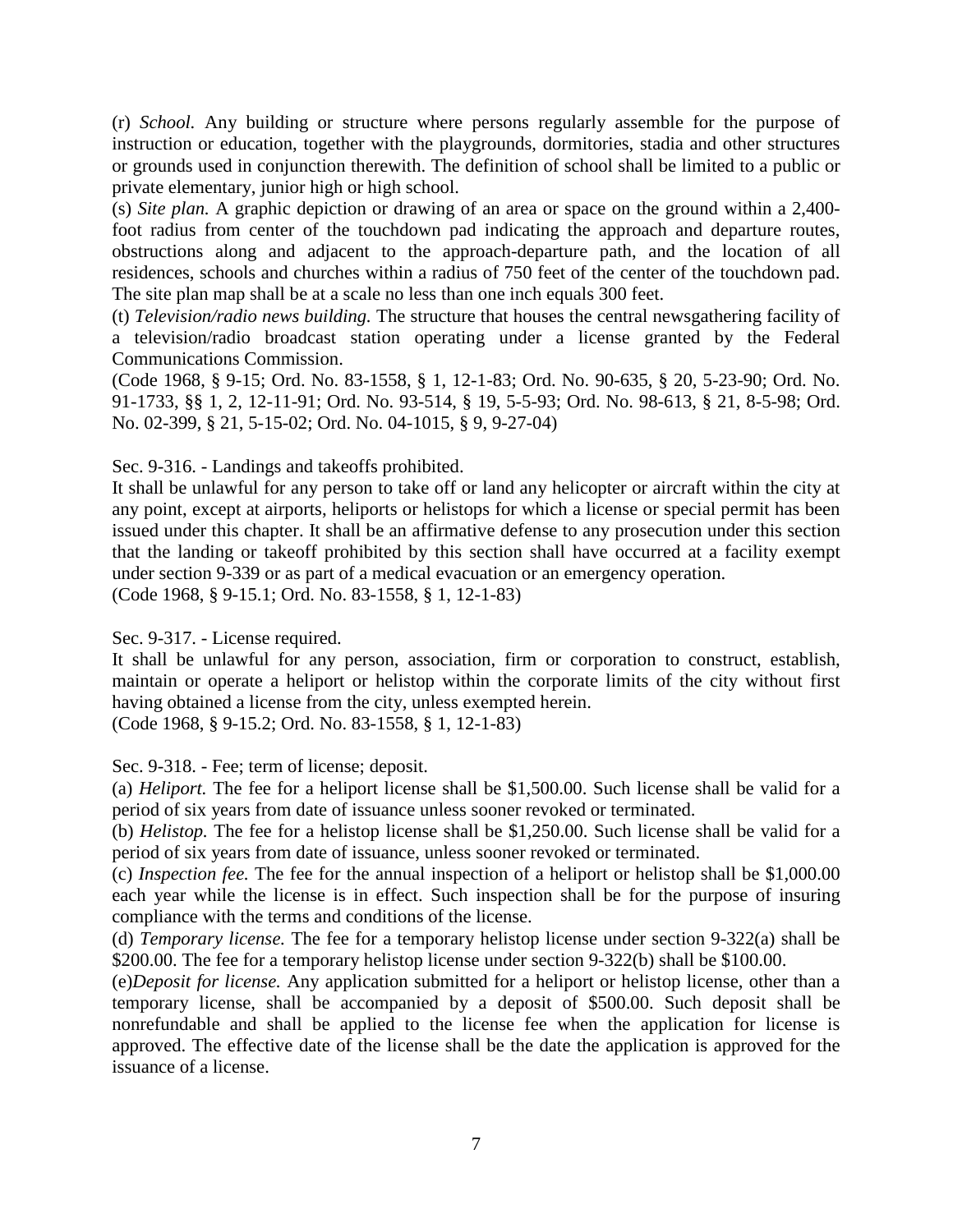(f) *No refund of fees.* The applicant for a license or holder of a license shall not be entitled to a refund of any fee paid where the license is revoked, any change of status occurs, or for any deposit.

(Code 1968, § 9-15.3; Ord. No. 83-1558, § 1, 12-1-83)

#### Sec. 9-319. - Application for license.

(a) *Form and contents.* An application for a heliport or helistop license, other than a temporary license, shall be submitted in such form as the director may prescribe and shall be accompanied by drawings, descriptive data and inspection reports to verify compliance with the provisions of this chapter, the Construction Code, the Fire Code, and any other applicable city, state or federal requirement. The director shall have the authority to establish minimum design standards for heliports and helistops, provided that such standards are not inconsistent with any applicable city, state or federal standards. In addition, the application shall contain the following:

- (1) A site plan.
- (2) A plot plan.

(3) FAA letter of airspace determination.

(4) FAA statement of no objection to approach and departure routes, if available.

(5) Types and weights of helicopters to be used.

(6) Number of operations daily for each type of helicopter listed.

(7) Days and hours of operation.

(8) Name of insurance carrier and proof of insurance as required by this chapter.

(9) Affidavits of publication and other proof that all required notices have been given.

(10) A photograph of the sign posted in accordance with subsection  $(d)(1)$  of this section.

(b) *Oath.* Every application for license shall be executed and verified under oath by the owner of the premises upon which the heliport or helistop is to be constructed, or the authorized lessee of such premises, that the proposed facility is authorized to be constructed or to be hereafter maintained on the premise, and shall contain the sworn affidavit of the owner or lessee that the proposed facility does not violate any deed restrictions or other similar restrictions applicable to the property.

(c) *Permission to inspect premises.* By applying for a license under this chapter, the owner or lessee specifically grants permission to the city, its duly authorized agents, officials and employees to enter upon the premises for the purpose of making all inspections required or authorized to be made under this article. A statement to this effect shall be set forth in the application form.

(d) *Public notices:*

(1) The applicant must post a sign at the prospective location of the heliport or helistop for at least twenty (20) days before an application submitted to the director may be heard by the board. Such sign shall remain posted until such time as the license proceedings are completed. The sign shall provide adequate information as to the location of the proposed heliport or helistop. The director may provide an example of the required sign to the applicant. The sign shall be not less than 32 square feet nor more than 40 square feet and shall be placed in a conspicuous location and in a manner calculated to give adequate public notice. This chapter constitutes complete, sufficient and independent authority for such sign to be erected and maintained and no additional sign fees or permits shall be required.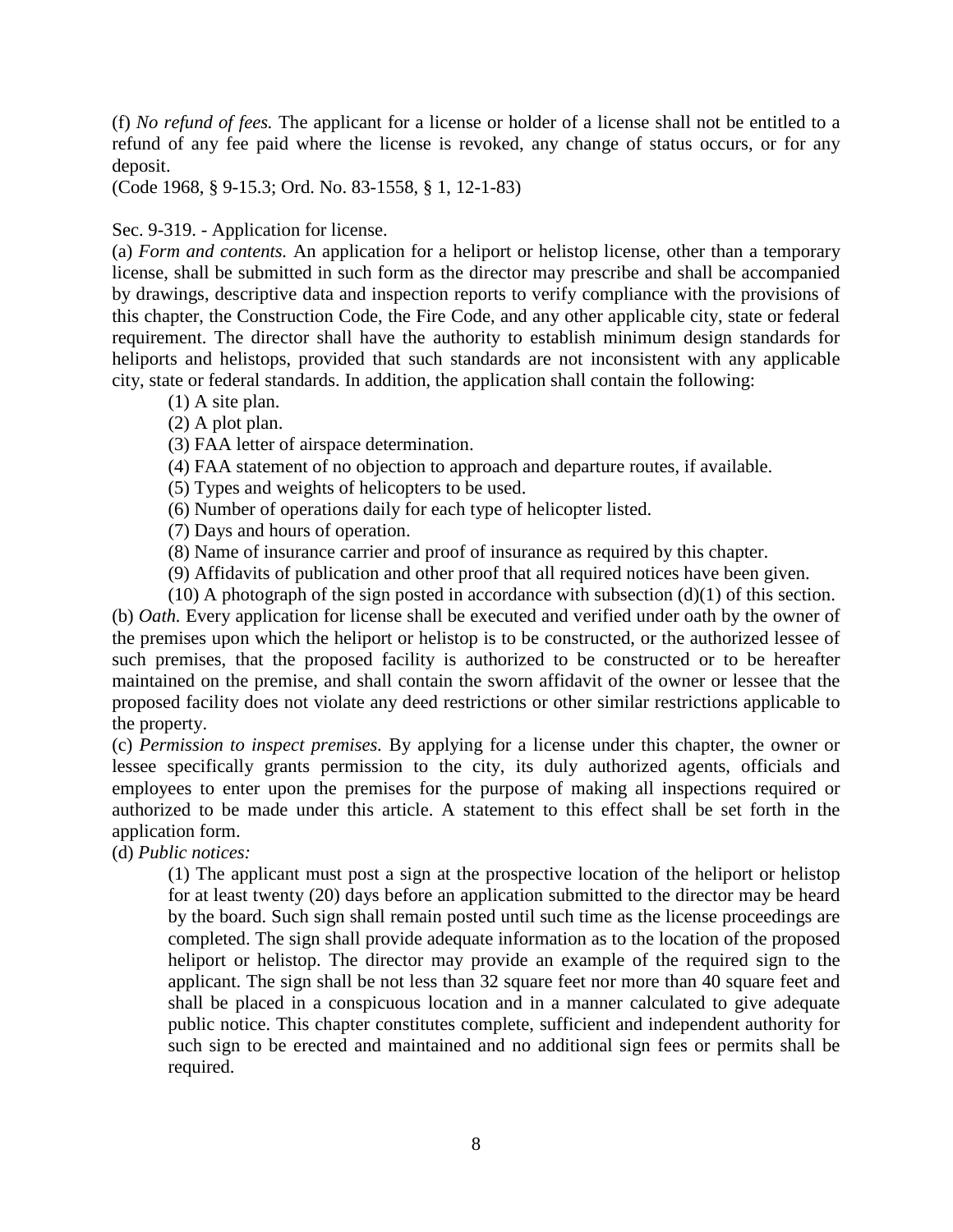(2) A notice of intent must be published in a daily newspaper of general circulation in the city on the same day for two consecutive weeks and at least five to ten days prior to the application filed with the director being heard by the board. The director may provide an example of the required notice to the applicant. Affidavits of publication and other proof that the notices provided for herein have been given in accordance with this subsection shall be furnished as part of the application. Failure to give notice or to provide adequate proof as provided for herein shall constitute grounds for denial of any license.

(e) *Issuance of license.* Where the applicant is in compliance with the location, noise and all other requirements of this article, the board shall issue the applicable license upon payment of the full amount of the required fee.

(f) *Terms and conditions of the license.* By applying for a license under the provisions of this article, each applicant agrees that, in the event that the license is granted, the contents of the application will become part of the license and that the license is granted subject to applicant's compliance with the terms and conditions contained in the application. The applicant further agrees that failure to comply fully with the terms and conditions of the license as granted and as from time to time altered or changed in accordance with this article, including but not limited to, failure to comply with the approach and departure routes, shall be grounds for the revocation of such license.

(Code 1968, § 9-15.4; Ord. No. 83-1558, § 1, 12-1-83; Ord. No. 02-399, § 22, 5-15-02)

#### Sec. 9-320. - Change in operation.

(a) Any change which affects or alters the terms and conditions of a heliport or helistop license pertaining to the time of operation, the frequency of operations, the type of helicopter used in such operations or the relocation of the touchdown pad shall be submitted to the director for submission to the board for approval before such changes in the license are effective.

(b) Any changes other than those set out in subsection (a) may be approved by the director prior to their implementation by the licensee without the necessity of board action.

(c) Any application to enlarge, modify or otherwise substantially change the surface of that part of a heliport or helistop that is used or intended to be used for the landing or takeoff of a helicopter shall be submitted in writing to the director 30 days prior to the commencement of such alteration or change and shall not be commenced until written airspace determination and a letter of no objection has been obtained from the FAA, if available, and the director has been provided with a true copy of such FAA approval, if available.

(Code 1968, § 9-16; Ord. No. 83-1558, § 1, 12-1-83)

#### Sec. 9-321. - Maintenance.

All buildings, structures or ground areas used as a heliport or helistop shall be maintained in a safe and sanitary condition. All equipment or machinery required by the Construction Code or the Fire Code for a building or structure or ground level area when erected, altered or repaired, shall be maintained in good working order. The owner or operator shall be responsible for the maintenance of all buildings, structures or ground areas used as landing areas by helicopters. (Code 1968, § 9-16.1; Ord. No. 83-1558, § 1, 12-1-83; Ord. No. 02-399, § 23, 5-15-02)

#### Sec. 9-322. - Temporary license.

(a) A temporary license at a ground level area may be issued by the director for a construction or development project for one 90-day-period, subject to renewal for two additional 90-day periods.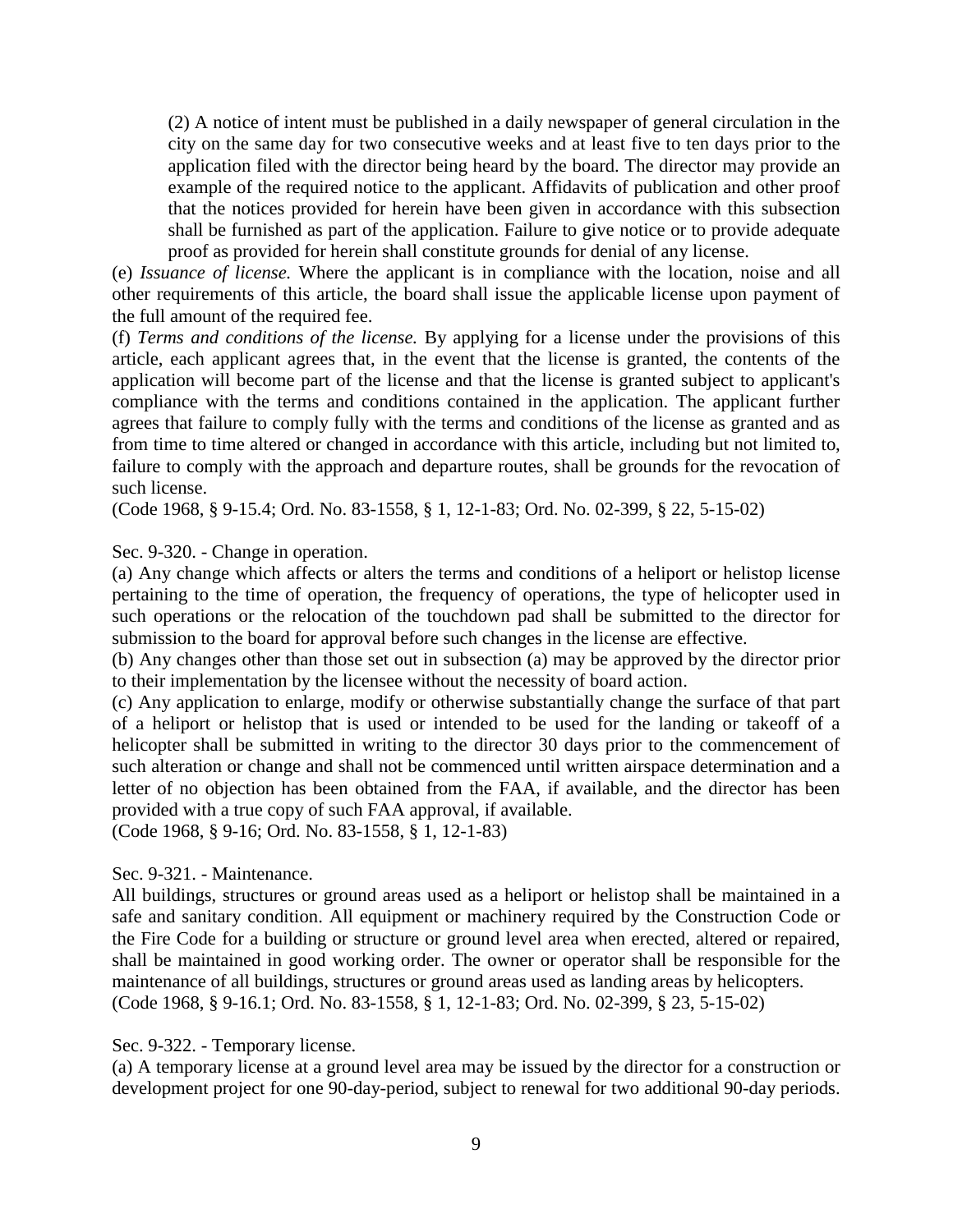A holder of a temporary license may be entitled to a temporary license for more than three 90 day periods, but only until the construction or development project is completed and only upon a showing of good cause and the approval of the director. A temporary license may be suspended or revoked by the director for any violation he deems hazardous or a nuisance. However, where the temporary license holder feels that the director has misinterpreted or misconstrued the application of this article, it shall have the right of appeal to the board. In no case will a temporary license be issued until the sites have been evaluated for safety hazards and community impact.

(b) Any applicant desiring a temporary license for operation of a ground level heliport or helistop may make application for such license to the director in such form and upon such terms as the director may prescribe. Prior to the issuance of such license, the director shall be empowered to make any safety inspections which are necessary. Such temporary license shall be for a period not to exceed ten consecutive days. An applicant shall be issued no more than two such temporary licenses a month for a particular location.

(Code 1968, § 9-16.2; Ord. No. 83-1558, § 1, 12-1-83)

Sec. 9-323. - Location of heliports and helistops.

(a) No heliport or helistop, other than a temporary heliport or helistop, may be located within 750 feet of a church, school or residence. All measurements made hereunder shall be in a straight line horizontally from the center of the touchdown pad of the heliport or helistop to the property line of the church, school or residence. If a helistop is to be located on a building, the measurement shall be the sum of the following:

(1) The number of feet the helistop is located above the ground; and

(2) The number of feet from a point on ground level where a vertical line from the center of the touchdown pad of the helistop strikes the ground to the property line of a church, school or residence.

(b) No licensed heliport or helistop, other than a temporary heliport or helistop or a heliport or helistop located within a business activity area, shall be located within 2,400 feet of any other licensed heliport or helistop. All measurements made hereunder shall be made in a straight line horizontally from the center of touchdown pad of the heliport or helistop.

(Code 1968, § 9-17; Ord. No. 83-1558, § 1, 12-1-83; Ord. No. 83-2040, § 1, 12-14-83)

Sec. 9-324. - Noise standard.

(a) Prior to the grant of any license hereunder, other than a temporary license, the director shall take, or cause to be taken, a measurement of the ambient noise level at the proposed location.

(b) For purposes of this section, the ambient noise level shall be defined as the totality of the background noise in a given place and time, composed of sounds from various sources at various distances, exclusive of the noise emitted by the operation of the helicopter in flight. The ambient noise level shall be determined by measurements, taken during the proposed hours of operation, using a conventional or integrating sound level meter, at a minimum of two locations. Such locations shall be the nearest church, school or residence. All measurements shall be taken at the property boundaries closest to the structures and shall be external measurements only.

(c) The noise emitted by the helicopter in operation will be measured at the same locations used to measure the ambient noise level. All measurements shall be made with the helicopter operating under normal operating conditions and while the helicopter is simulating normal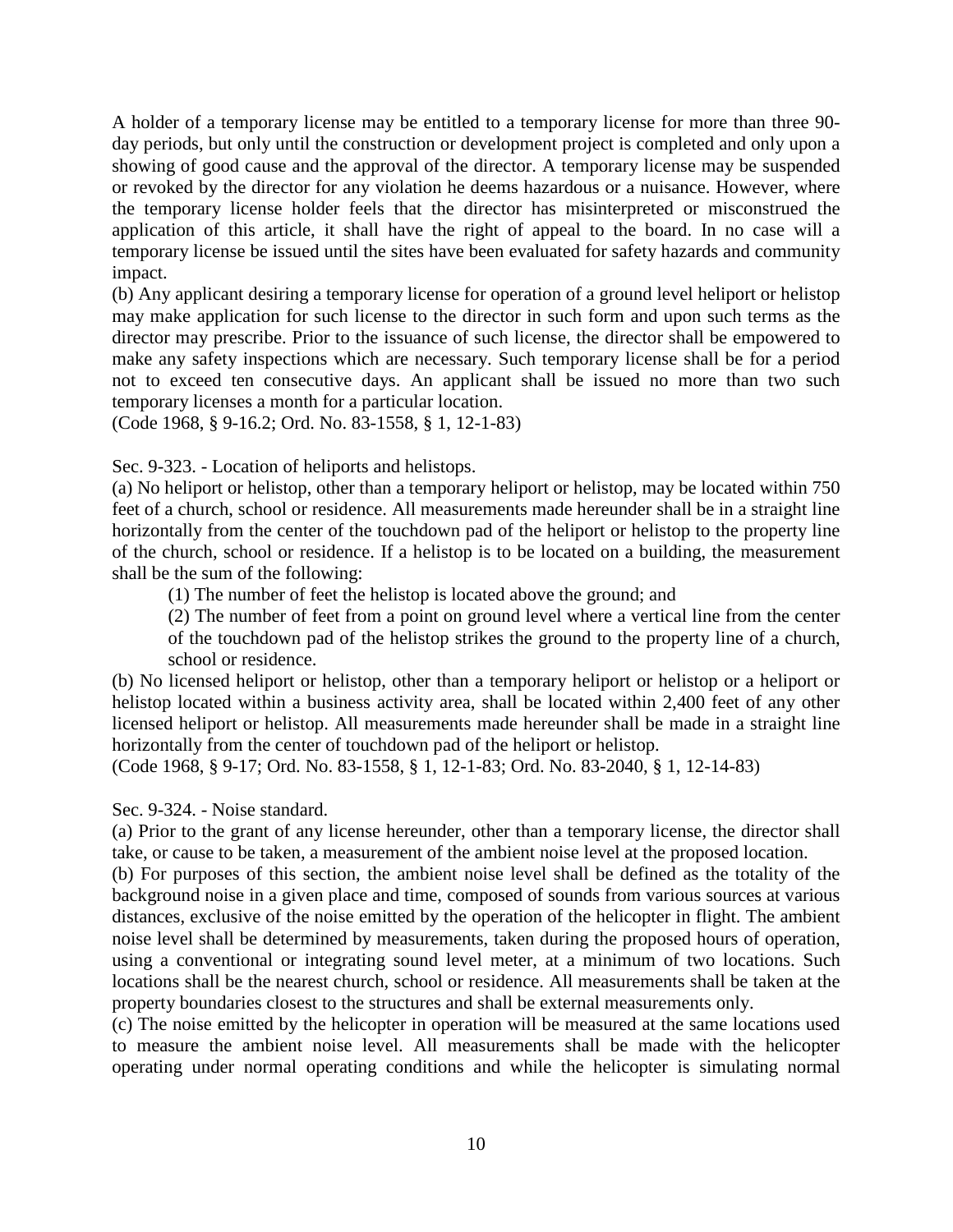operating procedures, and utilizing all operating modes applicable to the site, including, but not limited to, ingress, egress, hover and fly-over.

(d) The director shall then calculate, based on the formula in subsection (e), the effect of the helicopter's operation upon the ambient noise level. The increase of noise level as a result of the operation of the helicopter shall not exceed the ambient noise level by more than two dBA. If the proposed helicopter operation increases the ambient noise level by more than two dBA, then the license shall be denied.

(e)*Formula:*

$$
L_{eq} = 10\log_{10}\left[10^{\frac{L_{amb}}{10}} + \frac{HT10^{\frac{L}{10}}}{SO}\right]
$$

Where:

| $Lamb =$                                  | Ambient noise level in dBA over the period of operations, without helicopters.                  |
|-------------------------------------------|-------------------------------------------------------------------------------------------------|
| $L_{eq}$                                  | Ambient noise level reflecting the operational helicopter noise impact.                         |
| $H =$                                     | Number of daily helicopter operations where one operation consists of a landing and<br>takeoff. |
| $T =$                                     | Time duration of each helicopter noise operation (seconds).                                     |
| $I =$                                     | L <sub>ea</sub> of each helicopter operation in dBA.                                            |
| $SO =$                                    | Number of seconds in period of operations.                                                      |
| $\sim$ $\sim$ $\sim$ $\sim$ $\sim$ $\sim$ |                                                                                                 |

(Code 1968, § 9-17.1; Ord. No. 83-1558, § 1, 12-1-83)

- Sec. 9-325. Helicopter facility licensing and appeals board.
- Sec. 9-326. Board to issue license.
- Sec. 9-327. Duties of the board.
- Sec. 9-328. Appeal to city council.
- Sec. 9-329. Duties of director.
- Sec. 9-330. Inspection of premises and structures.
- Sec. 9-331. Suspension or revocation of license.
- Sec. 9-332. License renewal.
- Sec. 9-333. Existing heliports or helistops.
- Sec. 9-334. Expiration of amortization period; treatment of amortized facilities.
- Sec. 9-335. Subsequent construction.
- Sec. 9-336. Annexed areas.
- Sec. 9-337. Injunction.
- Sec. 9-338. Exemptions.
- Sec. 9-339. Insurance.
- Sec. 9-340. Transferability.

### **Shooting Range Regulations**

Sec. 5-116. - Definitions.

The following words, terms and phrases, when used in this article, shall have the meanings ascribed to them in this section, except where the context clearly indicates a different meaning: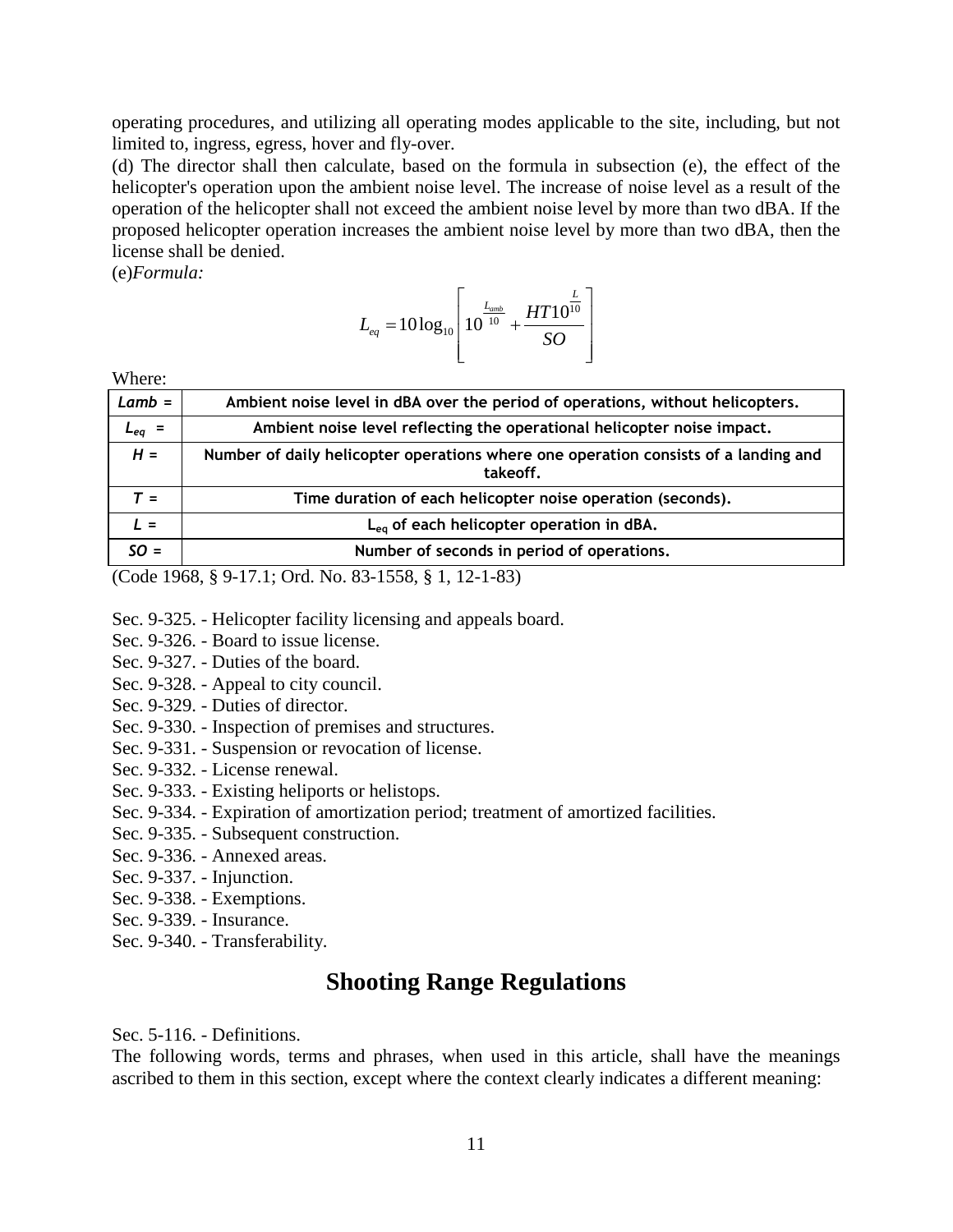*Building inspection division* means that division within the public works and engineering department that is assigned the responsibility of enforcement of the Construction Code.

*Shooting gallery* means a room, place or enclosure wherein the firing of firearms is permitted to practice marksmanship.

*Skeet club* means an open premises where shotguns are used in target practice by shooting clay pigeons ejected by machines or thrown by hand to simulate flight. Trap shooting clubs are considered herein as "skeet clubs" and shall be subject to the same regulations.

(Code 1968, § 36-80; Ord. No. 90-635, § 15, 5-23-90; Ord. No. 93-514, § 11, 5-5-93; Ord. No. 98-613, § 14, 8-5-98; Ord. No. 02-399, § 15, 5-15-02; Ord. No. 04-1015, § 7, 9-27-04)

Sec. 5-117. - Exemption from article provisions.

The provisions of this article shall not apply to any firearms practice range or facility of any sort which:

(1) Is owned and operated by the United States, the State of Texas or any department or political subdivision thereof; and

(2) Is utilized exclusively for the purpose of training and qualifying peace officers and persons in training to become peace officers.

(Code 1968, § 36-80.1; Ord. No. 83-1406, § 3, 9-6-83)

Sec. 5-118. - General regulations.

(a) No skeet or shooting gallery shall be constructed or operated within the city unless the plans for such are submitted to the building inspection division. The skeet club or shooting gallery shall comply with all provisions of the Construction Code. The approval of the chief of police shall be required as to the location of any skeet club or shooting gallery.

(b) The room, place or enclosure wherein the firing of firearms is to take place at a shooting gallery shall comply with all provisions of this section and shall not be used for any other purpose whatsoever during the progress of firing.

(c) The rear wall and side walls to a point on a line with the firing position shall be of bullet proof construction in accordance with the following specifications:

(1) Not less than six-inch masonry or solid concrete.

(2) Wood stud and plaster walls or equivalent construction, faced with one inch boards, backed with one-quarter-inch steel plate. Floors and ceilings of joist construction shall be considered bullet proof.

(d) All openings of any nature in the rear and side walls shall be protected with one inch board backed by a one-quarter inch steel plate.

(e) Open steel truss ceilings shall be protected by a one-quarter inch steel baffle plate inclined toward the firing position. The plate shall be as wide as the total width of the target and not less than five feet in depth, and shall be suspended from the bottom cord of the trusses to the intersection of two sight lines drawn from the elevation of the firearm at the prone firing position to the bottom of the furthest truss, and from the elevation of the firearm at the off-hand firing position to a point five feet above the floor at the target. Baffle plates less than 15 feet from the firing position shall be protected with one inch boards.

(f) Exposed steel girders less than 15 feet (horizontal or vertical) from the firing position shall be protected with one inch boards.

(g) In addition to the above protection, there shall be provided a one-quarter inch steel stop plate, directly in the rear of targets, extending not less than eight inches beyond the outer ring of the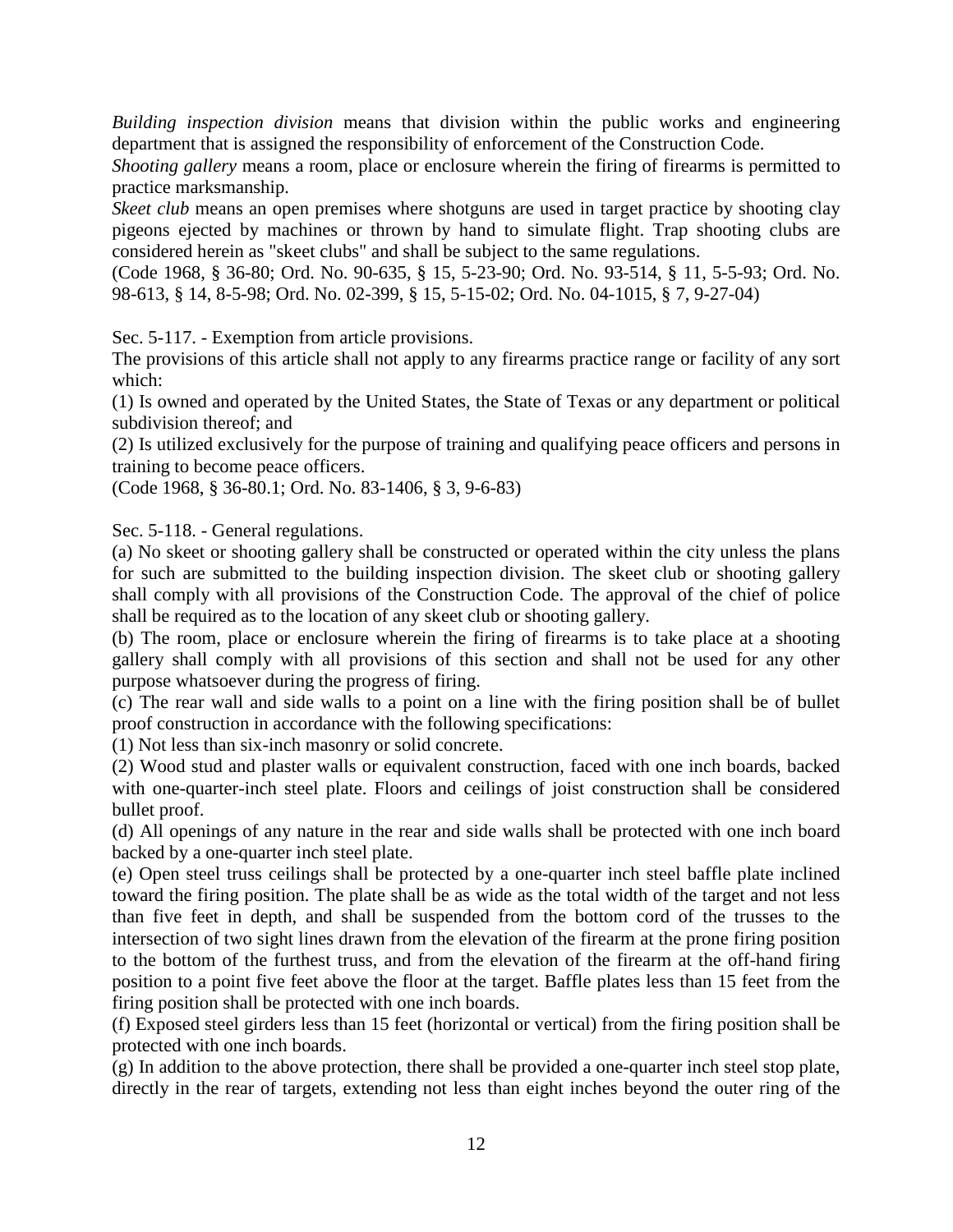bull's-eye, and inclined towards the firing position at an angle of 45 degrees. The stop plate shall be housed, on sides and top, with corrugated sheet metal extending not less than one foot beyond the top edge of the plate. At the base of the inclined stop plate there shall be provided a sand box with not less than six inches of sand and of sufficient width so as to absorb all of the bullets ricocheted by the stop plate as fired from the firing position.

(h) Vertical stop plates existing on October 23, 1957, will be accepted with the same regulations as is provided for inclined stop plates, except that the thickness of the stop plate shall be not less than five-sixteenths of an inch and that the corrugated sheet metal housing shall extend not less than three feet beyond the face of the stop plate.

(i) Entrance to that part of the licensed area situated between the firing position and targets shall be protected with 36-inch guard rails or equivalent protection. No person except the person in charge shall be permitted within the above described area during the progress of firing. (Code 1968, § 36-81; Ord. No. 72-2007, § 1, 11-1-72; Ord. No. 02-399, § 16, 5-15-02)

Sec. 5-119. - Stationary bull's-eye targets.

Targets used at shooting galleries shall be of the stationary bull's-eye type. All moving targets are prohibited.

(Code 1968, § 36-82)

Sec. 5-120. - Certain weapons and ammunition prohibited at shooting galleries.

(a) It shall be unlawful for any person to possess or discharge within or upon any shooting gallery permitted under this article, any rifle which is of other than 22 calibre or which is chambered to accept a cartridge larger than 22 calibre rim fire long rifle.

(b) It shall be unlawful for any person to possess or discharge within or upon any shooting gallery permitted under this article any pistol:

(1) Which is of other than 22 calibre or which is chambered to accept a cartridge larger than 22 calibre long rifle, if the shooting gallery does not have a special permit issued under the provisions of section 5-121 of this Code; or

(2) Which is of a calibre larger or is chambered to accept a cartridge more powerful than is authorized to be discharged by authority of the special permit, if the shooting gallery has a special permit issued under the provisions of section 5-121.

(c) It shall be unlawful for any person to possess or cause to be discharged within or upon any shooting gallery permitted under this article any rifle or pistol ammunition which is not authorized to be discharged at such shooting gallery by authority of this article and the permit issued to such shooting gallery.

(Code 1968, § 36-83; Ord. No. 83-1406, § 1, 9-6-83)

Sec. 5-121. - Special shooting gallery permit.

(a) A pistol of a calibre and chamber larger than 22 calibre rim fire long rifle, whether rim fire or center fire, may be discharged upon a shooting gallery permitted under this article, provided that the shooting gallery holds a valid special permit issued under this section which authorizes the discharge thereof. The special permit shall be issued in the same manner in all respects as a regular shooting gallery permit under this article, except as provided in this section.

(b) The applicant shall advise the building inspection division and the chief of police that he desires a special permit and shall designate the maximum caliber and the most powerful standard pistol cartridge proposed to be fired at the shooting gallery.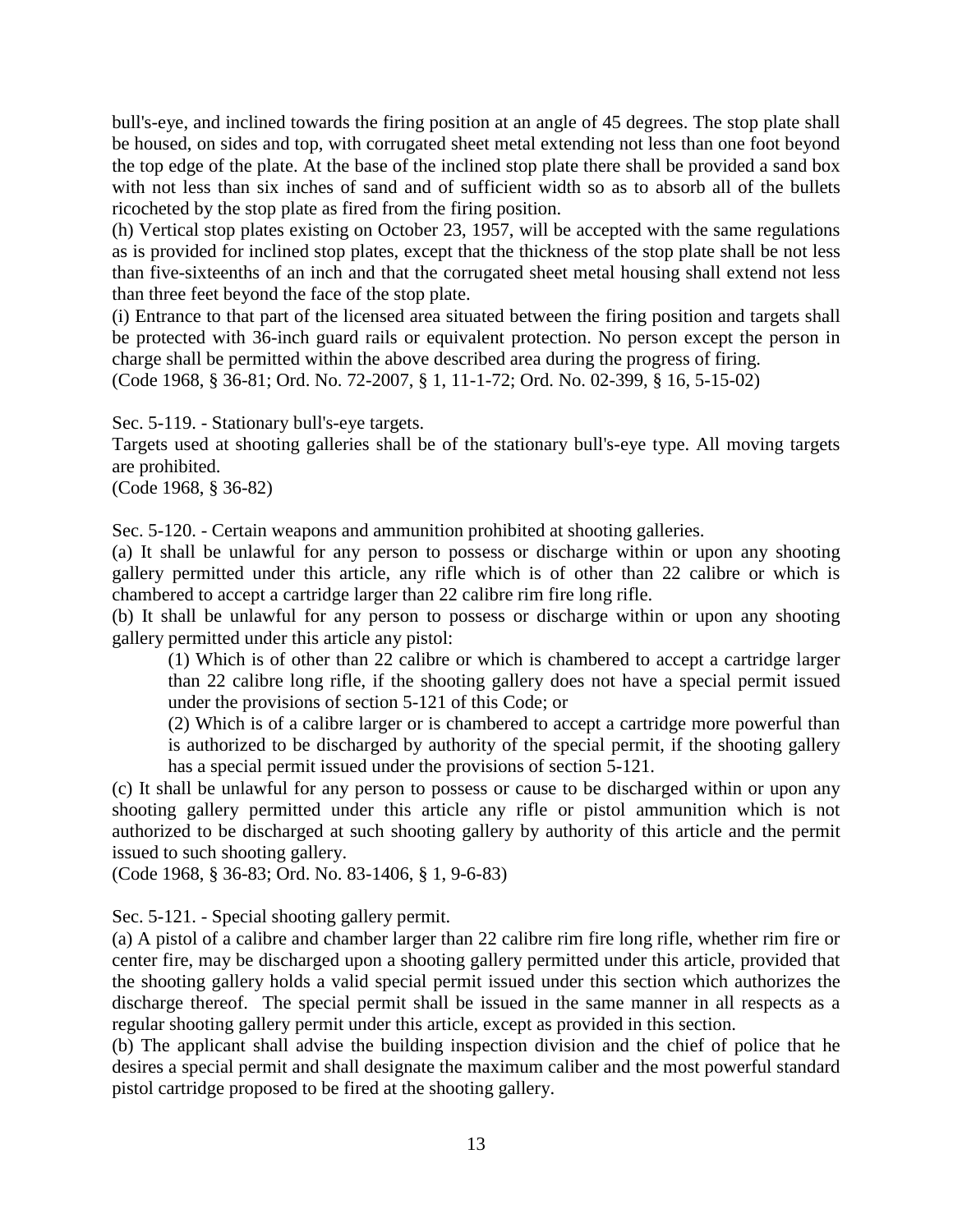(c) The construction standards specified in section 5-118 of this Code shall not apply except as minimum design criteria where reinforcement thereof is not necessary for the safe firing of the maximum calibre and cartridge proposed. The applicant shall cause the facility to be designed for the safe firing of the maximum calibre and cartridge proposed, and shall submit a certificate of a full-time practicing professional engineer registered by the state that the facility will, if constructed in accordance with the applicant's plans and specifications, permit the safe firing thereof.

(d) The applicant shall cause the facility to be designed so that with all firing positions in use for the rapid fire discharge of the maximum proposed calibre and cartridge specified, the facility will not cause a noise disturbance across any real property boundary of the proposed site or within any public space or right-of-way. The applicant shall submit a certificate by a full-time practicing professional engineer registered by the State of Texas who devotes at least 50 percent of his practice time to acoustical design certifying that the facility will, if constructed in accordance with the applicant's plans and specifications, meet the noise standard specified in this subsection.

(e) Prior to the issuance of a special permit, the shooting gallery shall be inspected in test operation by an engineer designated by the director of public works and engineering to determine that the facility has been constructed in accordance with the plans and specifications proposed, and that safety and noise standards specified in subsections (c) and (d) of this section have in fact been met in the actual operation of the facility.

(f) Upon such determination and compliance with all other provisions of this article, the chief of police shall issue a special permit designating the maximum calibre and cartridge authorized to be fired upon the shooting gallery.

(g) All design criteria, certificates and tests under this section shall be based upon the most powerful commercially manufactured cartridge loads for the pistol calibre and cartridge specified as produced by any manufacturer of handgun ammunition whose products are regularly sold in the city. Remanufactured or handloaded ammunition shall be permitted to be fired, provided that it is not loaded in such a manner as to be more powerful than the maximum load allowed by the permit.

(Code 1968, § 36-83.1; Ord. No. 83-1406, § 2, 9-6-83; Ord. No. 90-635, §§ 16, 17, 5-23-90; Ord. No. 93-514, § 12, 5-5-93; Ord. No. 98-613, § 15, 8-5-98; Ord. No. 04-1015, § 8, 9-27-04)

Sec. 5-122. - Indoor trap ranges excepted from sections 5-118, 5-119 and 5-120.

The provisions of sections 5-118, 5-119 and 5-120 shall not be applicable to mechanically operated or coin-operated indoor trap ranges as provided in section 5-141. (Code 1968, § 36-84)

Sec. 5-123. - Hours of operation for shooting galleries.

The operation of any shooting gallery between the hours of 12:30 a.m. and daylight is hereby prohibited and declared unlawful.

(Code 1968, § 36-85)

Sec. 5-124. - Permitted firearms and ammunition at skeet clubs; firing near streets, houses, etc., prohibited.

No firearm other than shotguns shall be discharged at a skeet club and no shot larger than No. 7½ shall be used. No gun shall be fired within 300 yards of any street, alley, public grounds,